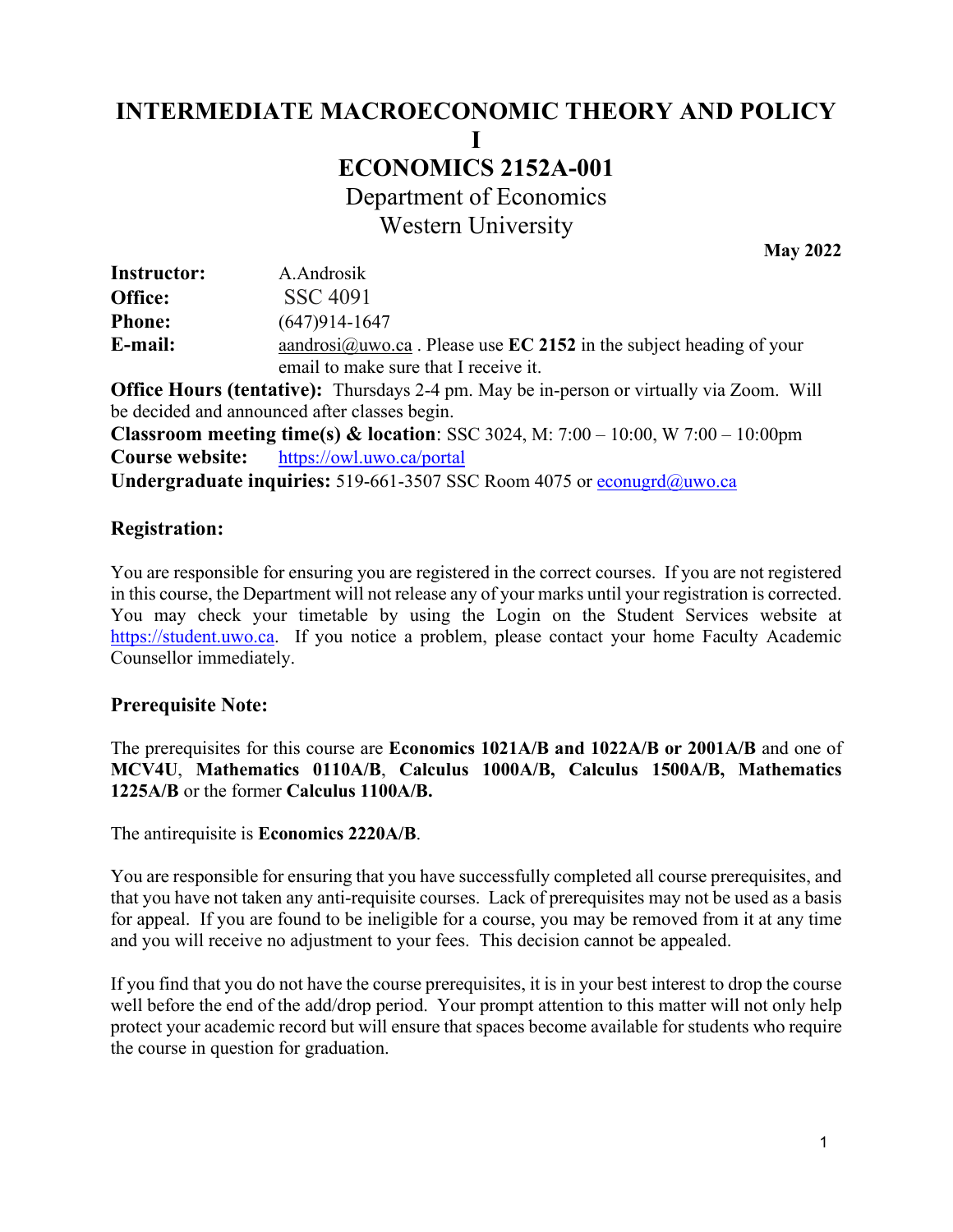# **Course Objectives:**

 This is the first course in intermediate macroeconomics. The main objective of the course is to provide students an understanding of basic macroeconomic theory, problems, and policy issues. The course uses a modern approach (with micro-foundations) to study macroeconomic issues. It develops basic theoretical models of goods, labour, and asset markets and their interactions. Topics include short-run fluctuations in economic activities, long-term economic growth, saving-investment, inflation, unemployment, and other related policy issues.

# **Course Learning Outcomes:**

Upon successful completion of the course, the student will:

- • Be able to identify the various phases of the business cycle and explain how key macroeconomic variables behave in these phases.
- • Be able to distinguish between the differences and similarities of the three methods of national income accounting and will be able to calculate GDP using these three methods.
- • Be able to define and calculate various labour market and price level measurements, while discussing the limitations of these measurements.
- • Be able to develop both graphically and numerically the one-period and two-period models which represent the micro foundations of our macro model.
- • Be able to critically compare and explain the causes and effects of changes in these models and apply this knowledge to new examples.
- consumer's choices. • Be able to define and explain the income and substitution effects on the representative
- Be able to derive algebraically and graphically the labour supply curve.
- • Be able to analyze and explain the determinants and their effects on the labour and goods markets.
- • Be able to distinguish between the sources of growth and solve graphically and algebraically for equilibrium.

# **Textbook:**

 **Williamson, Stephen D.,** *Macroeconomics***, 6th Canadian Edition, 2021. Pearson Canada Inc.** 

**Bookstore link:** [https://bookstore.uwo.ca/textbook](https://bookstore.uwo.ca/textbook-search?campus=UWO&term=B2022&courses%5B0%5D=001_UW/ECO2152A)[search?campus=UWO&term=B2022&courses%5B0%5D=001\\_UW/ECO2152A](https://bookstore.uwo.ca/textbook-search?campus=UWO&term=B2022&courses%5B0%5D=001_UW/ECO2152A) 

**MyLab (MEL): [www.pearson.com/mylab](http://www.pearson.com/mylab) (REQUIRED for assessments) Link to Login:** <https://mlm.pearson.com/global/>

#### **Access code can be purchased with a new textbook, with an eText access, or separately.**

 other than their UWO emails and/or without their UWO student number will be removed. If an You must register for MEL using your **UWO email and student number**. Students using emails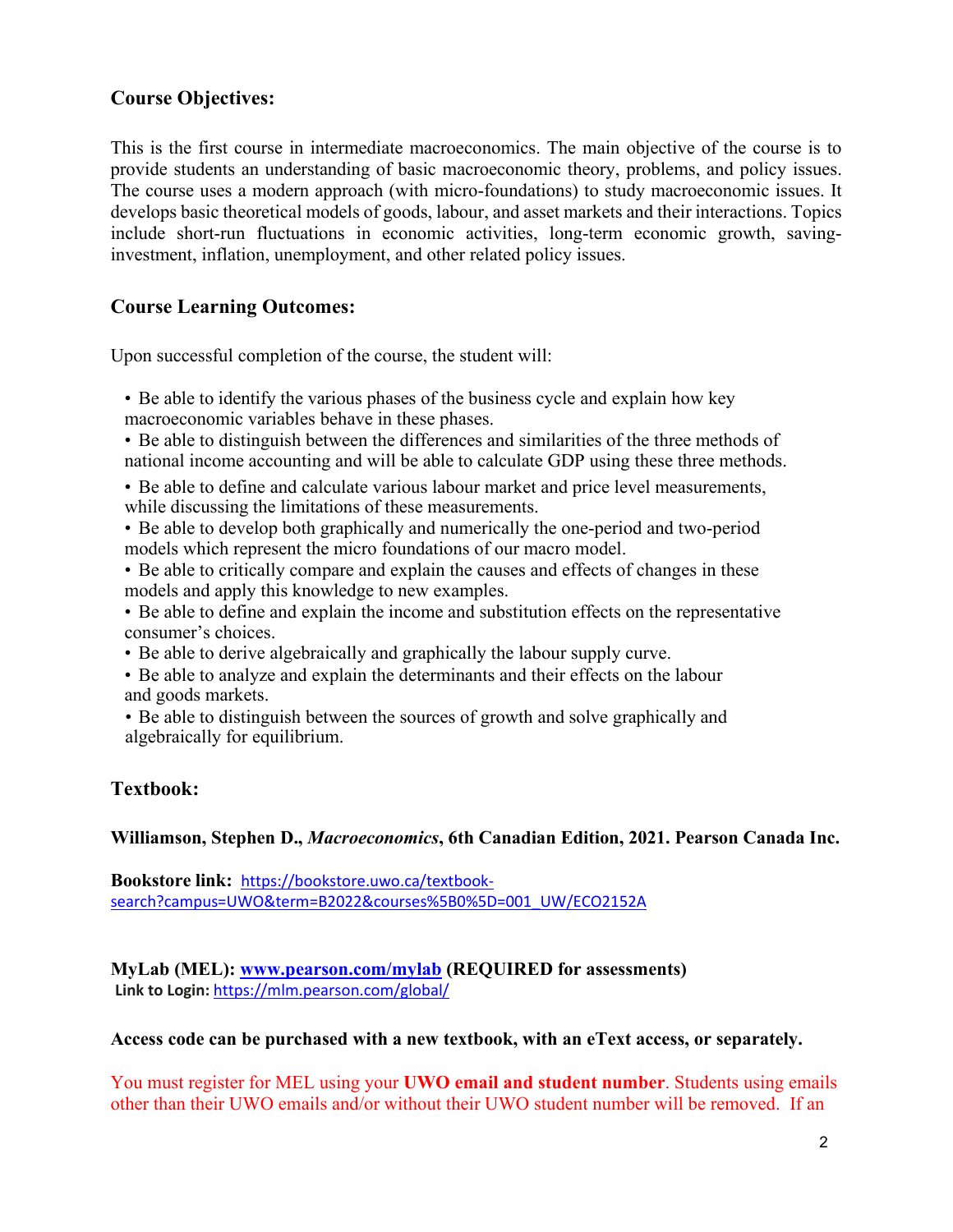removed, and permanently, and will in no way be considered for grading. account is removed, all activities and assessments associated with that account will also be

 *For instructions on how to gain access to MyLab Economics see the student registration handout for MyLab Economics on the course website in OWL [http://owl.uwo.ca](http://owl.uwo.ca/) under Resources>MyLab Economics.* 

# **Technical Requirements**:

- Laptop or computer
- Stable internet connection
- Microphone (for virtual office hours)
- Webcam (for virtual office hours)
- For technical support, see the OWL Help page or contact Western Technology Services Helpdesk [\(https://wts.uwo.ca/about-wts/contact.html\)](https://wts.uwo.ca/about-wts/contact.html). Google Chrome or Mozilla Firefox are the preferred browsers for OWL; update your browser frequently.

# **Grading:**

 **may change. All times are ET. Note that all dates and times are tentative as they must be approved by Exam Central. Note than in the event that classes move to an online status, the assessment dates, times and choices** 

| <b>Task</b>  | <b>Dates</b>                                                                | <b>Points</b>  |
|--------------|-----------------------------------------------------------------------------|----------------|
|              | <b>Midterm</b> Wednesday, May, 25, Time TBC                                 | 35%            |
|              |                                                                             |                |
| Quizzes      | 4 quizzes: dates to be confirmed via Mylab.                                 | 20% (each quiz |
|              |                                                                             | $5\%$ )        |
| <b>Final</b> | For now scheduled by the dept. of Econ on Saturday, June 18, 9 am (TBC) 45% |                |
|              |                                                                             |                |

# **Important Information**

 You are responsible for all the textbook chapters listed in the outline, **as well as** all material covered in lectures. Not all chapters will be covered in detail in class and some topics that are **not** in the textbook **will be** added in the lectures.

 The quizzes and midterms will be mixed format that will be further confirmed by the instructor ( have **30 minutes** or until the **closing time**, whichever is shorter, to complete the quiz. Students will only be allowed to submit each quiz once. You are responsible for all the textbook chapters  listed in the outline, **as well as** all material covered in lectures. Not all chapters will be covered examples – a combination of multiple choice, true/false, calculation, short answer and/or fill-inthe-blank questions). The format of the final exam will be announced in class. Each quiz will be available to students for **30 minutes** on the date of the quiz. Once you begin the quiz you will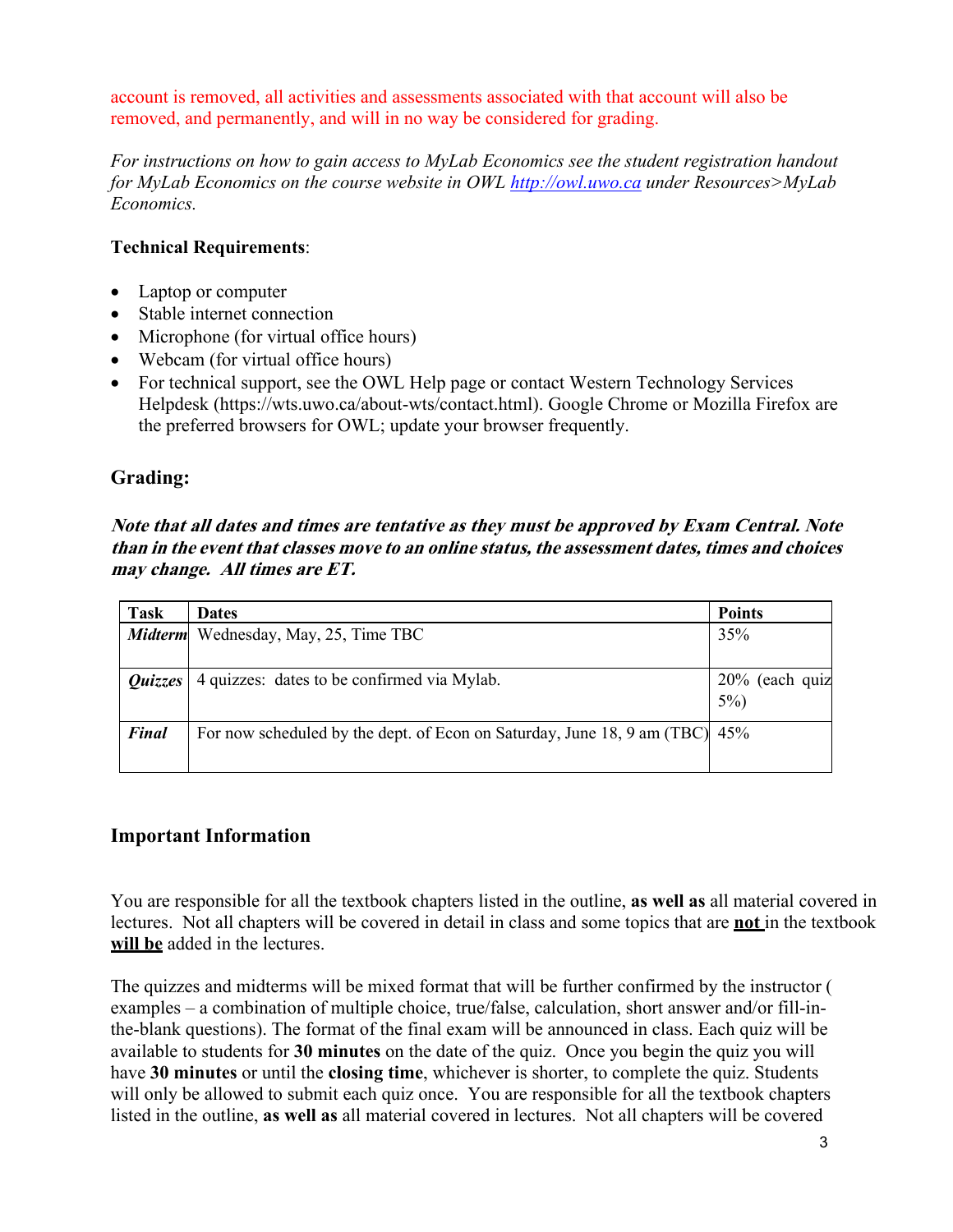in detail in class and some topics that are **not** in the textbook **will be** added in the lectures.

software, online resources or websites, or other aids unless specifically authorized by the instructor. Such authorization must be stated explicitly in the assessment instructions. Computer marked multiple-choice tests and/or exams will be subject to submission for similarity review by software that will check for unusual coincidences in answer patterns that may indicate cheating. During assessments, students are forbidden to communicate with any person other than an examination proctor or the instructor. Students are forbidden from using any books, notes, study guides, diagrams, communication equipment such as a cell phone, computer programs or

# **Make-Up Exams**

# **Quizzes**

**There are no makeups for quizzes.** For all missed quizzes, you must fill out the self-reported absence meet both deadlines, otherwise the instructor will assign a grade of zero. For illnesses, you must print off a medical certificate and take it to the doctor, which you bring to Academic Counselling. The medical for the midterm is excused, then the percentage for that exam will be allocated to the final exam. form or take your documentation to Academic Counselling within **48** hours of the quiz. You must also notify your instructor **within 24 hours** of the missed assessment that you have missed the quiz. You must certificate can be found at [https:/studentservices.uwo.ca/secure/medical\\_document.pdf](https:/studentservices.uwo.ca/secure/medical_document.pdf). If the absence

 For those who know in advance that they have a conflict with a quiz it is your responsibility to provide the documentation to the instructor within **48** hours of the *announcement* of the scheduled exam. (This means by May 21*st*).

 For missed quizzes, with an approved absence and timely notification to the instructor, (see above) the weight for quiz 1 and/or quiz 2 will be transferred to midterm, and the weight for quizes 3 and 4 will be transferred to the final exam respectively (depending on which one you will miss with an official excuse).

# **Mid-term**

 counselling). The date and time of the makeup exam will be TBA. There could be a makeup exam for the midterm exam IF students are officially excused from the originally scheduled midterm exam (whether through SRA or through academic

# **Final Exam**

 notify the instructor within **24** hours. There will be a makeup date set by the instructor. The makeup may differ in length and format from the originally scheduled exam and may be essay format. Students who miss the final exam must take their documentation to Academic Counselling and

 these procedures. If during the Summer 2021 term Western University announces any changes to Students who miss any assessment (whether a quiz, midterm or final exam) **must** follow Western University's procedures for approval of their absence in order to receive an accommodation. Please see the **Please Note Department Policies for 2021-2022** section of this syllabus for details on these procedures, please follow those procedures.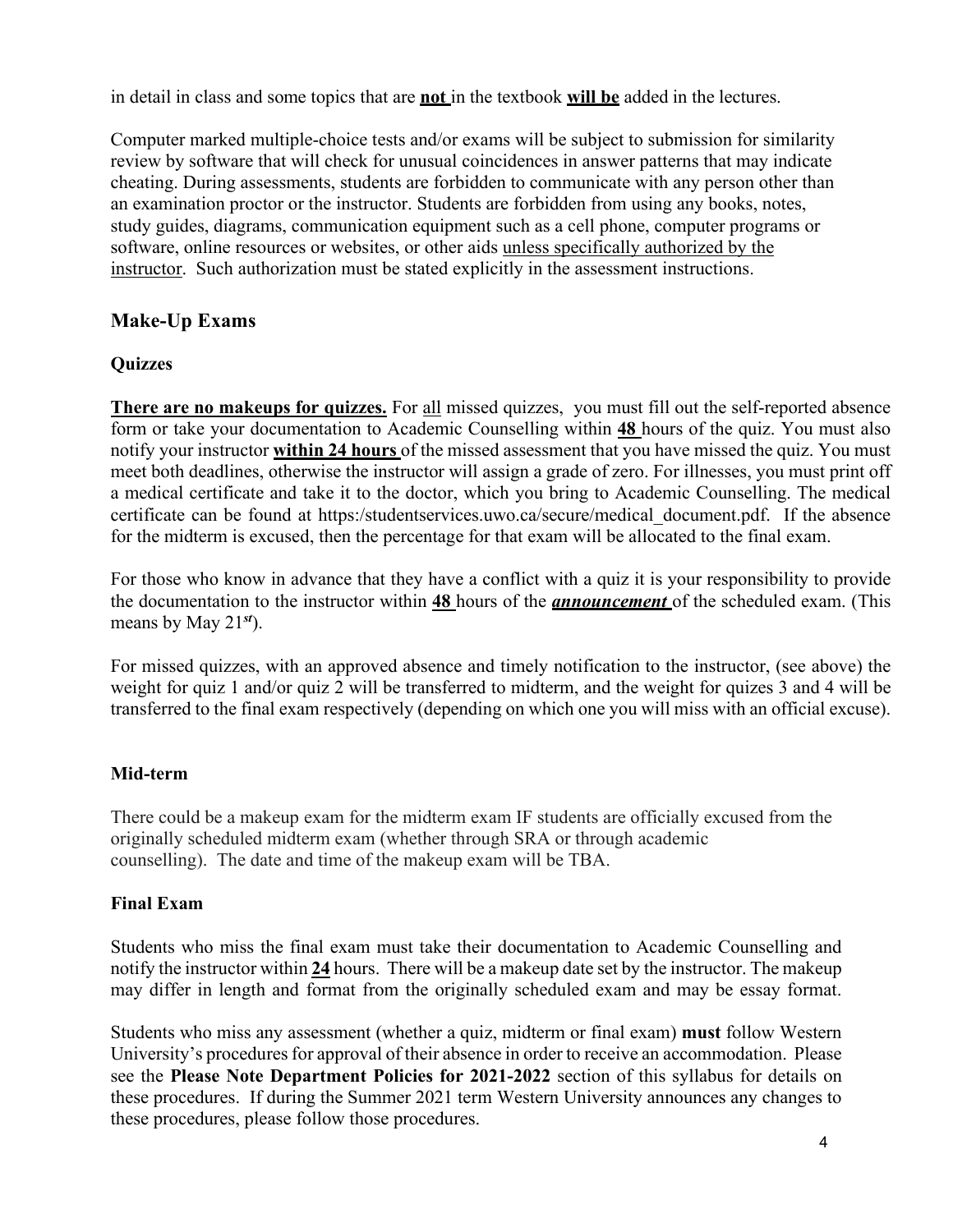# **Classroom Policies:**

## **Classroom Behaviour:**

*Standard rules of etiquette apply in the classroom*. You are to give full attention to anyone the classroom (this includes chronic lateness). speaking, whether myself or a fellow student. Turn off (or put on vibrate) your cell phone. Do not answer your cell phone in class. No MP3 players or iPods. No texting. If you bring in a laptop, you are to be taking notes, not surfing the internet. Be on time for class. If you are late or have to leave early, enter and exit as quietly as possible. Videography/photography is *NOT permitted* as it may violate the privacy of your classmates. You are to behave so as not to be a distraction to me or to your fellow students. Those students who repeatedly break these rules will be asked to leave

#### **OWL:**

 The course website will provide exam dates, assigned problems and **incomplete** lecture slides. *Extra slides will be added to lectures that are NOT on the website.* **Extra problems will also** be added to the lectures that will not be provided on the website.

 **to copy this information down.** These lecture notes will not be complete, and by having them site for this class as well as your email on a regular basis. You are responsible for any to the syllabus as well as test date changes. An outline of the lecture notes will be available on OWL. **You are to bring these chapter outlines to class with you, as I will assume that you have them, and I will not leave you sufficient time**  with you, it is easy to see which notes must be copied. It is your responsibility to check the OWL announcements or assignments made in class as well as on OWL. This includes any changes made

# **Attendance Policy:**

 what you have missed from a classmate. I do **NOT** provide my lecture notes to students, other than You are expected to attend class on a regular basis. There is a strong correlation between class attendance and performance on the exams. If you miss a class, it is your responsibility to find out what is on OWL.

# **E-mail Policies:**

 respond to non-UWO email addresses. So please use your UWO email address in all try to respond to all emails within 24 hours, not counting the weekend. I will NOT respond to Please refer carefully to the following e-mail policies. According to FIPPA, I am not allowed to communications. Also, please enter the course number in the subject heading of your email. I will emails such as the following:

- 1) Any question that is on this syllabus or elsewhere on OWL such as exam dates, exam times, course material etc. If you have not received a reply to your question, check the syllabus and OWL.
- 2) The makeup policy is clearly stated on the syllabus, refer to it if needed.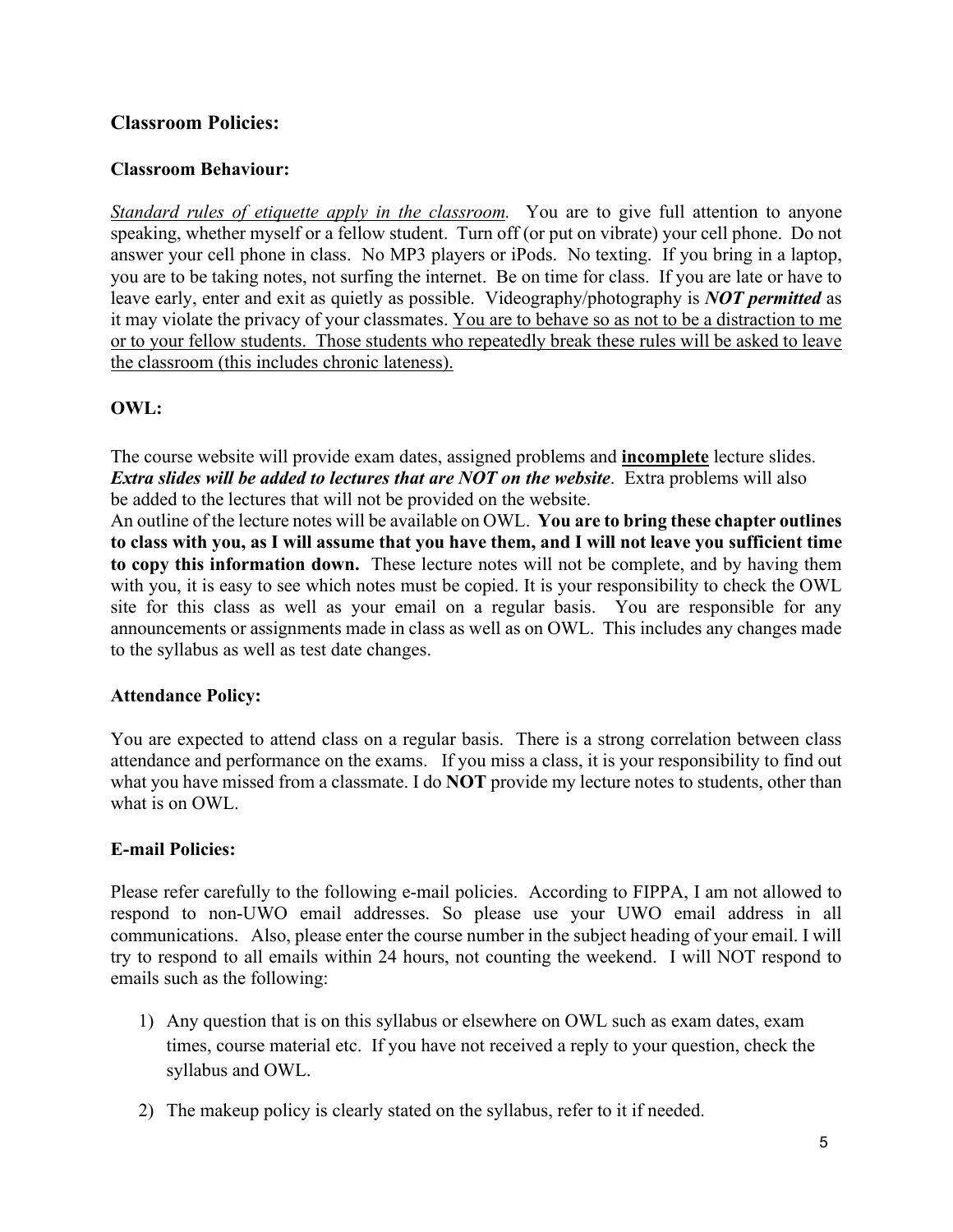- prohibited under Senate regulations. 3) Requests for extra assignments, reweighting of exams, assignments etc. as these are
- the material which is on OWL. 4) Requests for my lecture notes. I do not provide my lecture notes to students, other than

# **Communication:**

- Students should check the course OWL site for newly posted course material at the start of each week, utilizing the calendar provided.
- Students should check OWL announcements multiple times per week.
- • Some important announcements will also be emailed to students' Western email accounts. Students are expected to check their Western email frequently.
- Students should post all course-related content questions on the OWL forum so that everyone can access answers to questions.
- • Students are encouraged to answer each other's questions on the forums. The forums will be monitored by the instructor or teaching assistant to correct and/or supplement answers provided by students. Questions not answered by other students will receive a response from the instructor or teaching assistant after about 48 hours.
- For questions unrelated to course content, please contact the instructor via email from your Western email account. Students will receive a response in 24 – 48 hours.

# **Professionalism, Privacy and Copyright:**

- Students are expected to follow the **Student Code of Conduct.**
- All lectures and course materials, including slides, presentations, outlines, recordings and similar materials, are protected by **copyright**. Students may take notes and make copies of course materials for their own educational purposes only.
- Students may not record lectures, reproduce (or allow others to reproduce), post or distribute lecture notes, assessments, or any other course materials publicly and/or for commercial purposes without written consent.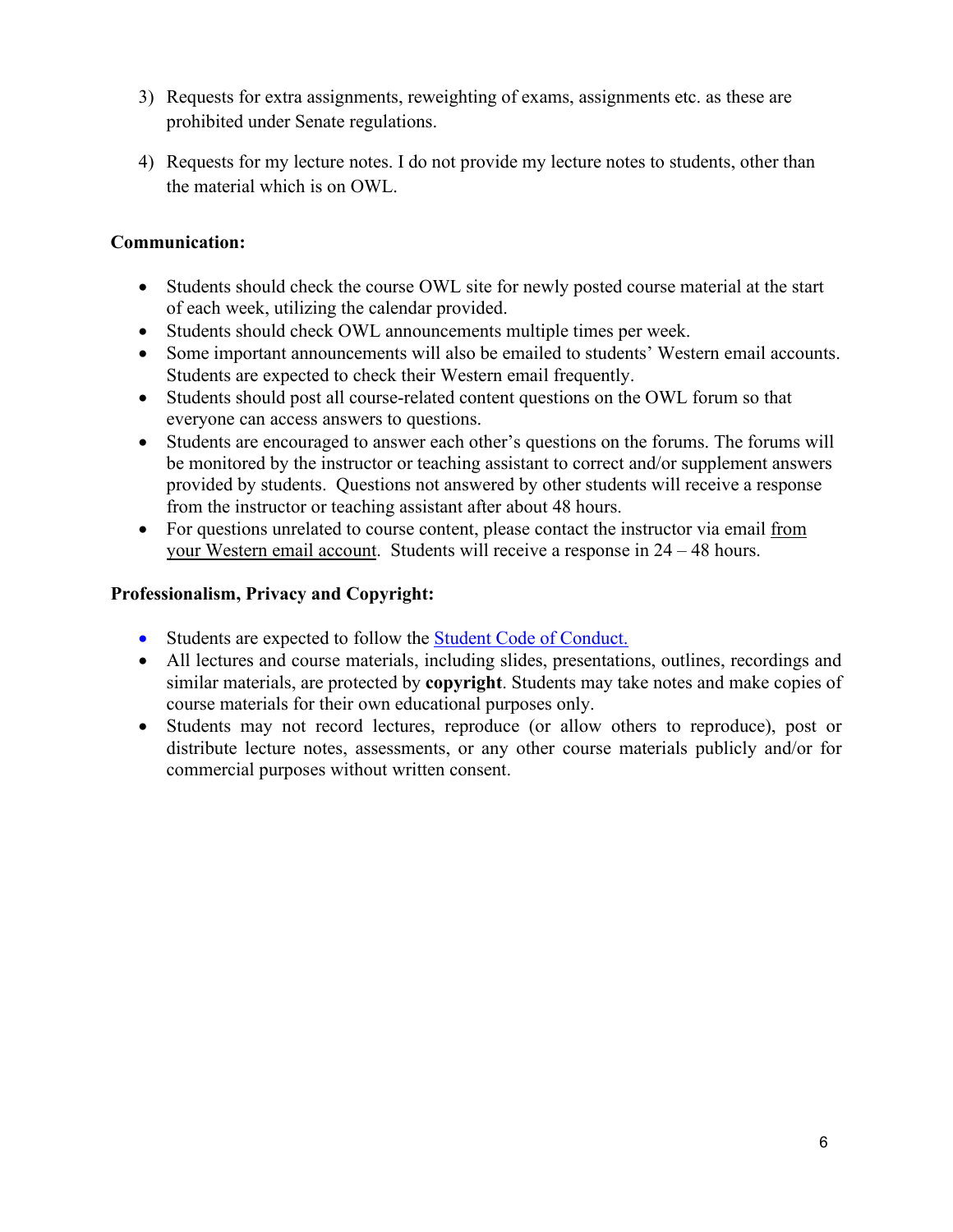Preliminary Reading Schedule:

Material very likely *will be added or deleted* as the course progresses.

#### **Introduction**

 This section will cover basic definitions and the calculation of national income/output. As well, the major variables and attributes of the business cycle are examined.

Text Chapters 1, 2, 3.

## **Consumer and firm behavior**

 In this section the representative consumer and the representative firm is introduced. This topic forms the foundation of our key intertemporal general equilibrium model.

Text Chapter 4.

#### **One period model of the economy**

 In this section the government sector is added to the consumer's and the firm's decisions and equilibrium is obtained.

Text Chapter 5.

#### **Saving and a two period model of the economy**

 In this section the model extends the consumer to two periods and studies consumption allocation across time.

Text Chapter 9, 10.

# **Two period model of the economy with investment**

 Here the individual parts of the model are brought together and the basic model renders a macroeconomic equilibrium.

Text Chapter 11.

# **Economic growth**

This section deals with the long run growth of the economy.

Text Chapter 7.

If time permits, we will have a brief discussion of Canadian macroeconomic policies.

# **Remarks:**

 1. The course outline is tentative. While an attempt will be made to follow the outline as closely as possible, things may change as the course progresses.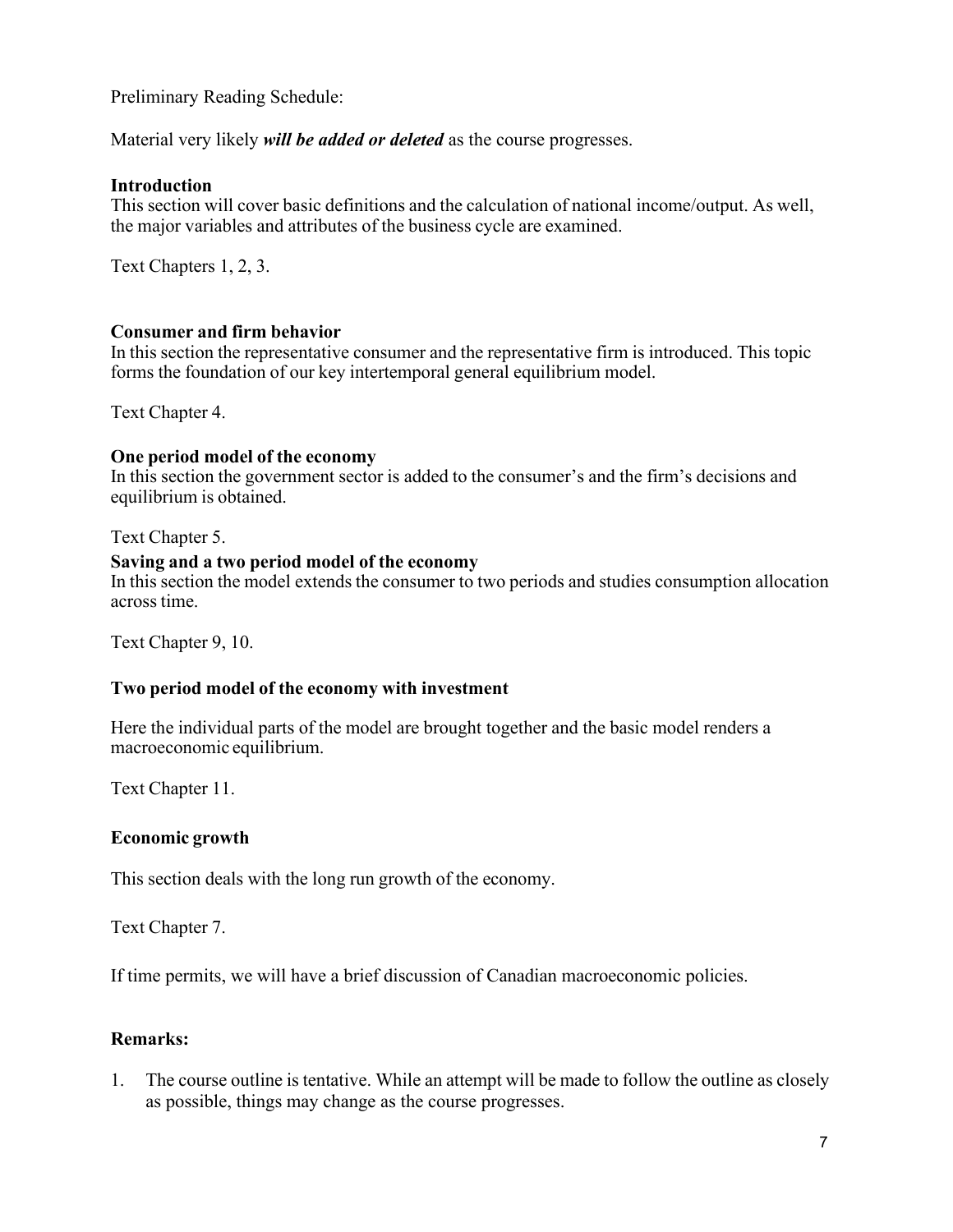**2.** You are responsible for all content covered in the lectures and the assigned chapters of the textbook. Some chapter content may not be covered in the lectures and some lectures will **<u>not</u>** be in the textbook.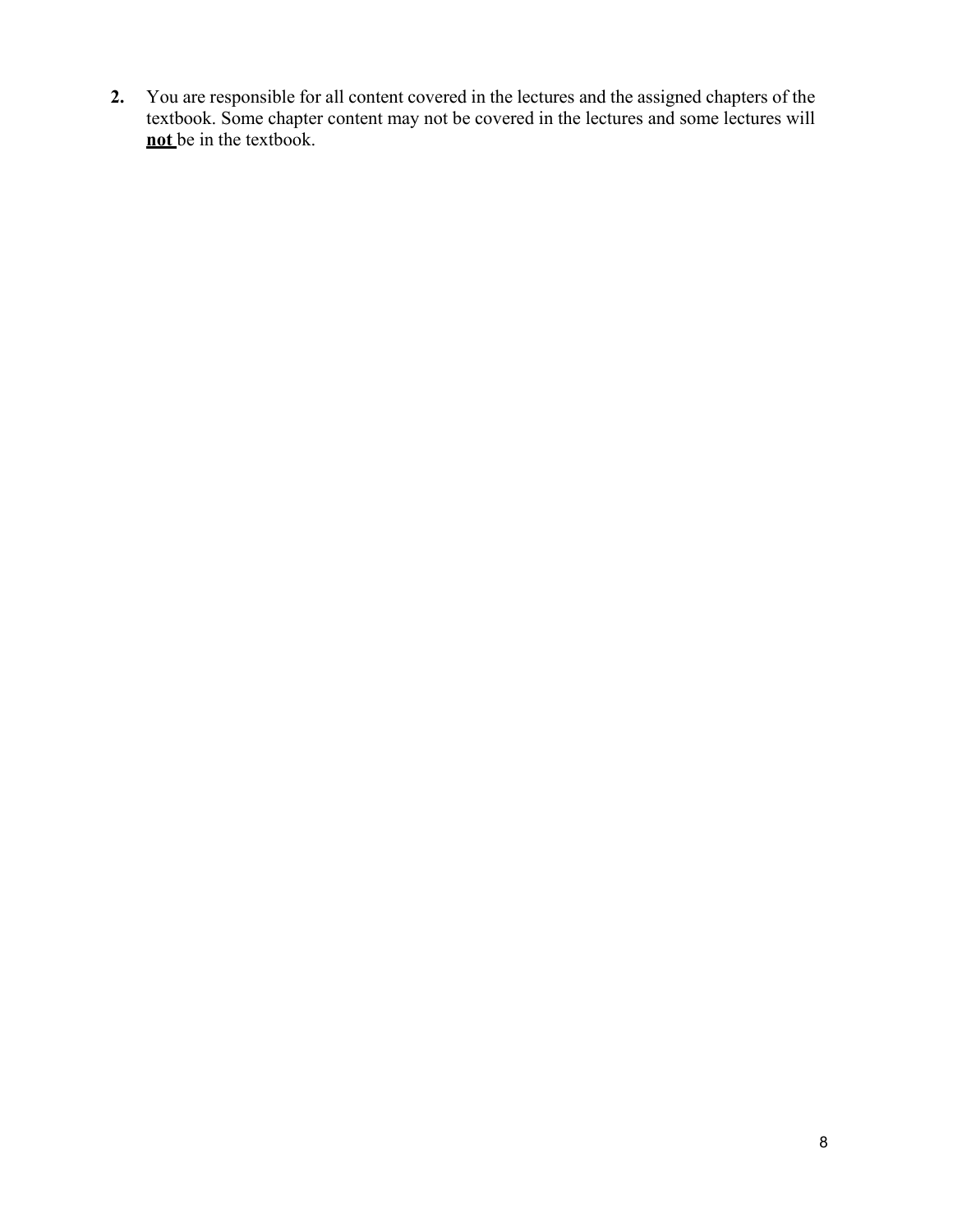# **Please Note Department & University Policies for Summer 2022**

 Students should also check their registration to ensure they are enrolled in the correct courses. The University expects all students to take responsibility for their own Academic Programs.

- policies and procedures. 1. **Guidelines, policies, and your academic rights and responsibilities** are posted online in the current Western Academic Calendar at: [http://westerncalendar.uwo.ca.](http://westerncalendar.uwo.ca/) Claiming that "you didn't know what to do" is not an acceptable excuse for not following the stated
- **2.** Students must familiarize themselves with the **"Rules of Conduct for Examinations"**  [http://www.uwo.ca/univsec/pdf/academic\\_policies/exam/administration.pdf.](http://www.uwo.ca/univsec/pdf/academic_policies/exam/administration.pdf)
- 3. **Cheating as an academic offence:** Students are responsible for understanding what it means to "cheat." The Department of Economics treats cheating incidents very seriously and will investigate any suspect behavior. Students found guilty will incur penalties that could include a failing grade or being barred from future registration in other Economics courses or programs. The University may impose further penalties such as suspension or expulsion.
- 4. **Plagiarism:** Students must write their essays and assignments in their own words. When taking an idea/passage from another author, it must be acknowledged with quotation marks where appropriate and referenced with footnotes or citations. Plagiarism is an academic offence (see Scholastic Discipline for Undergraduate Students in the Western Calendar at [http://westerncalendar.uwo.ca/PolicyPages.cfm?Command=showCategory&PolicyCategor](http://westerncalendar.uwo.ca/PolicyPages.cfm?Command=showCategory&PolicyCategoryID=1&SelectedCalendar=Live&ArchiveID&Page_20)  [yID=1&SelectedCalendar=Live&ArchiveID=#Page\\_20\)](http://westerncalendar.uwo.ca/PolicyPages.cfm?Command=showCategory&PolicyCategoryID=1&SelectedCalendar=Live&ArchiveID&Page_20).

Western University uses software to check for plagiarism and students may be required to electronically submit their work. Those found guilty will be penalized as noted in point 3.

- 5. It is a Department of Economics policy that **NO** assignments be dated, stamped or accepted by staff. Students must submit assignments to the instructor.
- **6. Appeals**: University policies and procedures for appealing a mark can be found in the Student Academic Appeals section in the current Western Academic Calendar at: [http://westerncalendar.uwo.ca/PolicyPages.cfm?Command=showCategory&PolicyCategor](http://westerncalendar.uwo.ca/PolicyPages.cfm?Command=showCategory&PolicyCategoryID=1&SelectedCalendar=Live&ArchiveID&Page_14)  [yID=1&SelectedCalendar=Live&ArchiveID=#Page\\_14.](http://westerncalendar.uwo.ca/PolicyPages.cfm?Command=showCategory&PolicyCategoryID=1&SelectedCalendar=Live&ArchiveID&Page_14) **Please note the relevant deadlines.**

 instructions and use the appeal form shown in the above link. Department of Economics procedures for appealing a mark can be found here: https://economics.uwo.ca/undergraduate/program\_counselling/responsibilities\_policies.ht [ml#appeals. T](https://economics.uwo.ca/undergraduate/program_counselling/responsibilities_policies.html#appeals)he Department will not consider an appeal unless an attempt has been made to settle the matter with the instructor first. Students who remain dissatisfied with the outcome may proceed to submit an appeal to  $e_{\text{conugrd}}(\hat{a}_{\text{ouvo.ca}})$ . Please follow the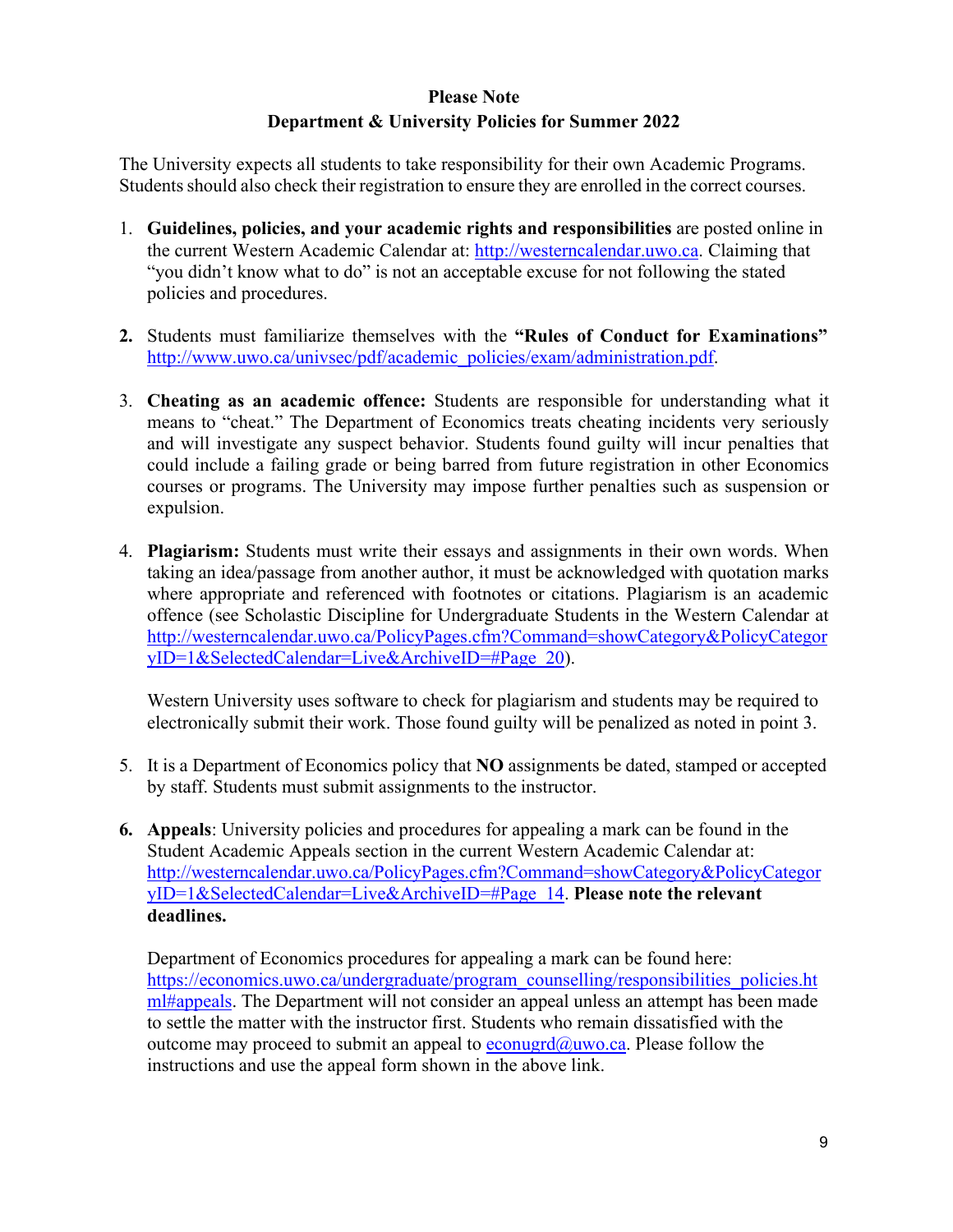- Economics courses. The fact that grades have been adjusted is **not** grounds for an appeal. 7. **Systematic adjustments of a class grade distribution** (either up or down) can occur in
- 8. Note the following **add and drop deadlines**:

| Deadline to add a course:  | <b>Friday May 13, 2022</b> |
|----------------------------|----------------------------|
| Deadline to drop a course: | Monday June 6, 2022        |

#### **Policy Regarding Makeup Tests and Final Examinations**

Faculty of Social Science policy states that oversleeping or misreading an exam schedule is NOT grounds for a makeup. This rule applies to midterm and final exams in the Department of Economics.

#### **Policies Regarding Academic Accommodation**

- The Faculty of Social Science's policies on academic accommodation are found at [https://counselling.ssc.uwo.ca/procedures/academic\\_consideration.html](https://counselling.ssc.uwo.ca/procedures/academic_consideration.html)
- **Accommodation for Students with Disabilities:** Students with disabilities or accessibility challenges should work with Accessible Education (formerly SSD, see http://academicsupport.uwo.ca/accessible education/index.html), which provides recommendations for accommodation based on medical documentation or psychological and cognitive testing. The accommodation policy can be found here[:](https://www.uwo.ca/univsec/pdf/academic_policies/appeals/Academic%20Accommodation_disabilities.pdf)  [Academic Accommodation for Students with Disabilities.](https://www.uwo.ca/univsec/pdf/academic_policies/appeals/Academic%20Accommodation_disabilities.pdf)
- or exam. • **Rewriting Exams and Retroactive Reweighting are NOT Permitted:** Students who proceed to write a test or examination must be prepared to accept the mark. Rewriting tests or examinations, or retroactive reweighting of marks, is **not** permitted. Self-Reported Absences cannot be used once a student has proceeded to start to write a test
- is missed due to an absence of no more than 48 hours in duration, and the assessment for Students are expected to contact their instructors within 24 hours of the end of the period of the self-reported absence, unless noted otherwise on the syllabus. Students are not able • **Self-Reported Absences:** Students will have one opportunity during summer term to receive academic consideration if they self-report a missed assessment using the online self-reported absence portal, provided the following conditions are met: the assessment which consideration is being sought is worth 30% or less of the student's final grade. to use the self-reporting option in the following circumstances:
	- for exams scheduled by the Office of the Registrar (e.g., final exams)
	- absence of a duration greater than 48 hours
	- assessments worth more than 30% of the student's final grade
	- if the student has opened or started the test orexam
	- • if a student has already used the self-reporting portal twice during the fall/winter terms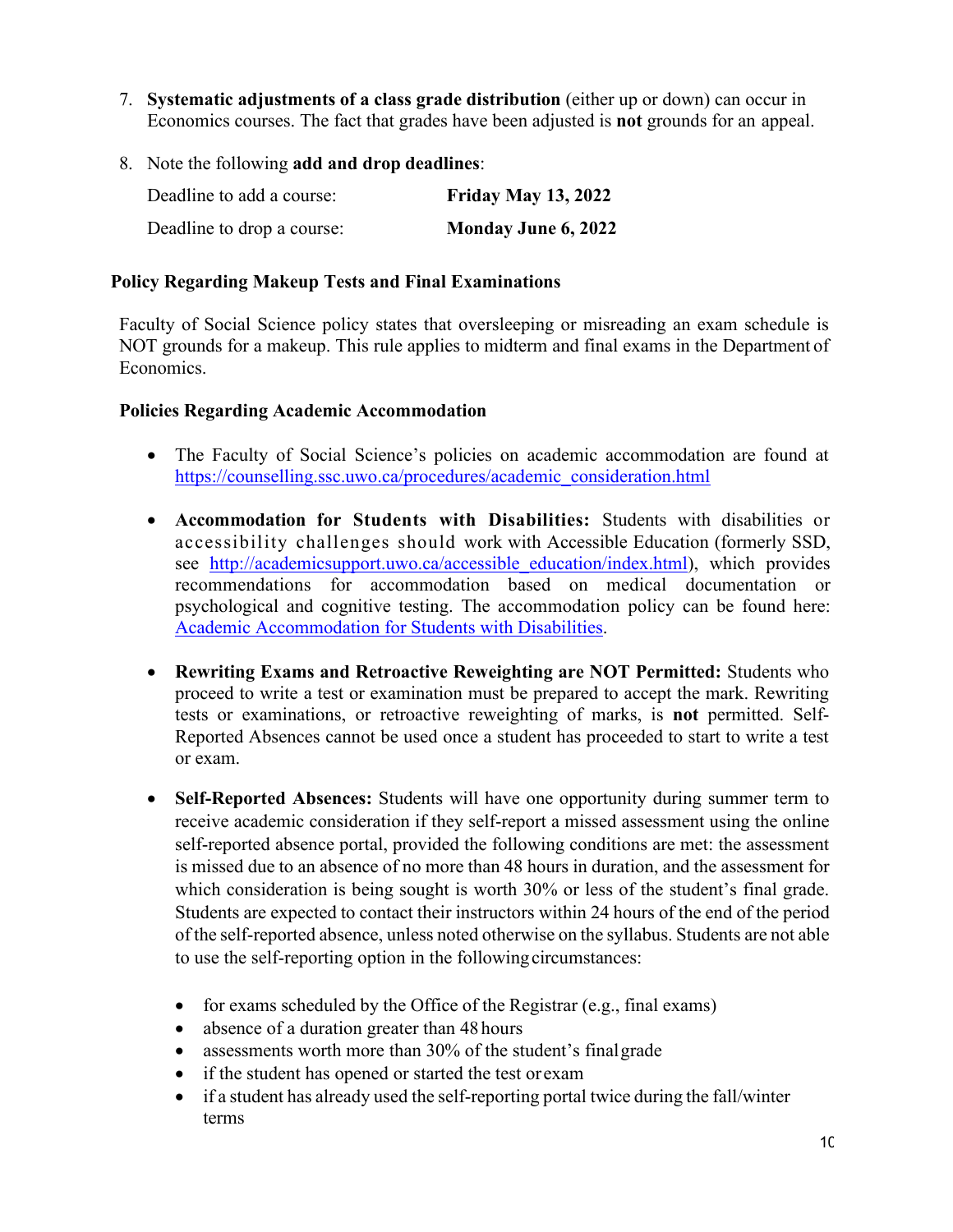If the conditions for a Self-Reported Absence are *not* met, students will need to provide documentation if there are compassionate grounds for the absence in question. Students are encouraged to contact their Faculty academic counselling office for more information instructor as soon as possible, ideally before the assessment, when they become aware of an absence. University policy is that students must communicate with their instructors and procedures may result in denial of academic accommodation and a grade of zero. a Student Medical Certificate (SMC) if the absence is medical or provide appropriate about the relevant documentation. It is strongly recommended that students notify the no later than 24 hours after the end of the period covered by the SMC or immediately upon their return from their documented absence. Failure to follow University policy

- **Self-Isolation Reporting Tool**: Students who are required to self-isolate due to COVID- 19 should complete the Self-Isolation Reporting Tool (SIRT). By using this, students are this tool is intended for self-isolation due to COVID-19 only and those who complete this form will be expected to remain off-campus for at least five days. Students are expected to contact their instructors within 24 hours of the end of the period of their self-isolation period, unless noted otherwise on the syllabus. attesting that they must self-isolate as a result of direction obtained from a COVID-19 Self-Assessment. The information entered on this tool will be used by Academic Counselling to assess your need for academic considerations. Students should note that
- receive documentation directly from a student, whether in support of an application for  **submitted to the Academic Counselling office of a student's Home Faculty.**  • **Documentation for Accommodation:** Individual instructors are not permitted to consideration on medical grounds or for other reasons. **All required documentation for absences that are not covered by the Self-Reported Absence Policy must be**
- [Policy on Academic Consideration for Student Absences -](https://www.uwo.ca/univsec/pdf/academic_policies/appeals/accommodation_illness.pdf) Undergraduate Students i[n](https://www.uwo.ca/univsec/pdf/academic_policies/appeals/accommodation_illness.pdf)  • **Western University policy on Consideration for Student Absence** is available here[:](https://www.uwo.ca/univsec/pdf/academic_policies/appeals/accommodation_illness.pdf)  [First Entry Programs.](https://www.uwo.ca/univsec/pdf/academic_policies/appeals/accommodation_illness.pdf)
- **Student Medical Certificate (SMC):** This form is available here[:](http://www.uwo.ca/univsec/pdf/academic_policies/appeals/medicalform.pdf)  [http://www.uwo.ca/univsec/pdf/academic\\_policies/appeals/medicalform.pdf](http://www.uwo.ca/univsec/pdf/academic_policies/appeals/medicalform.pdf)
- the Instructor and an Academic Counsellor if their course requirements will be affected by a religious observance. Additional information is given in the Western Multicultural • **Religious Accommodation:** Students should consult the University's list of recognized religious holidays and should give reasonable notice in writing, prior to the holiday, to [Calendar.](https://multiculturalcalendar.com/ecal/index.php?s=c-univwo)

 inadequate use of online course materials. Instructors who intend to make use of this policy will notify the student in advance. **Policy Regarding Class Attendance and Engagement:** If the instructor deems a student's attendance or engagement in the class to be unsatisfactory, that student may be prohibitedfrom writing the final examination. Examples of unsatisfactory class engagement include frequent absences from an in-person or synchronous online class, lack of assignment submissions, and